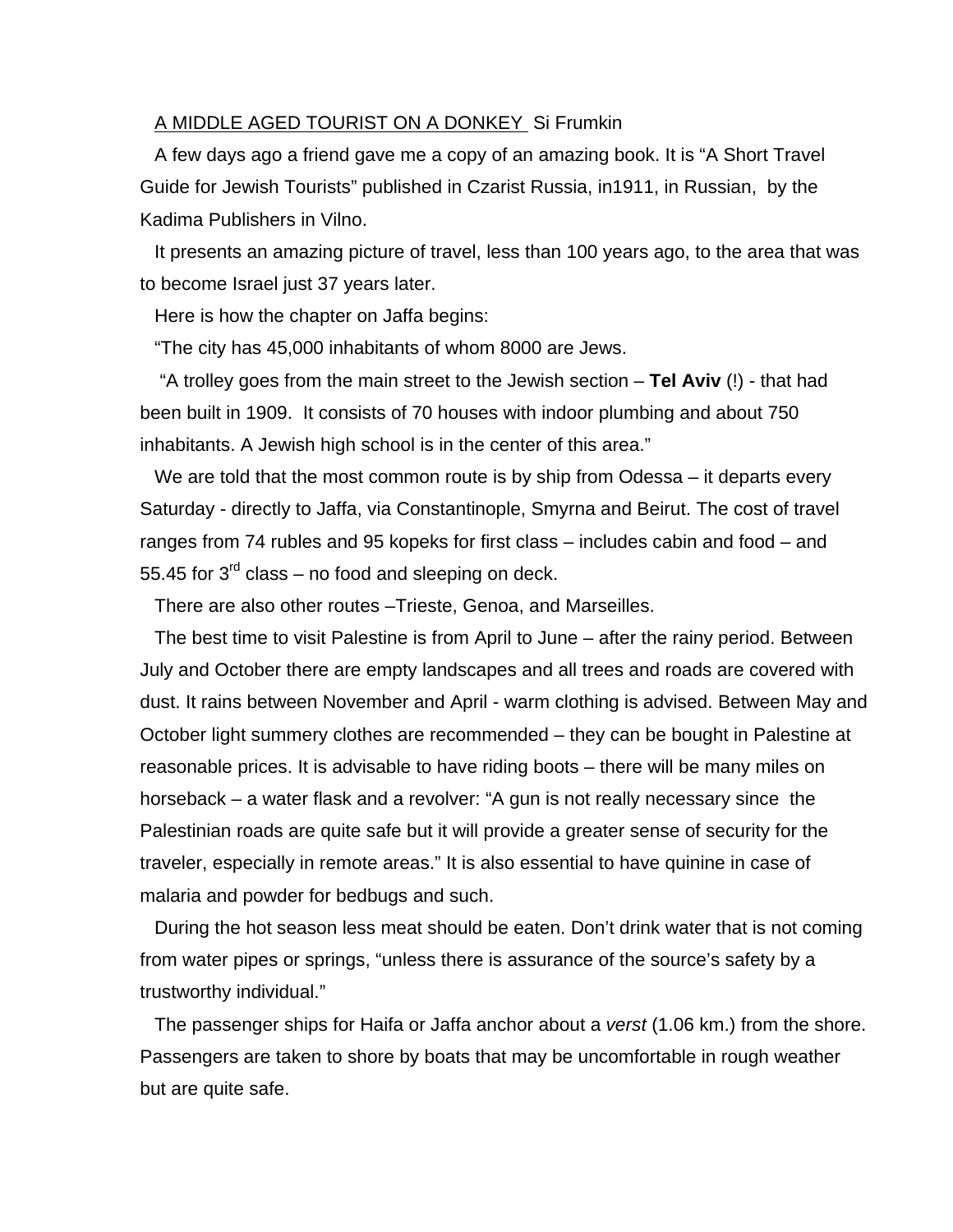Once ashore the tourist can use the Jaffa - Jerusalem, and Haifa - Damascus railroads but most of the transportation is provided by horse drawn carriages – 3 horses are used because the roads are poor and the horses are weak – or else by riding a horse or a donkey. The animals can be used even by those who have not ridden before. However, those who are past middle age and cannot ride should use donkeys that are slower but less expensive. The riders are accompanied by a guide who walks along and must be tipped between 2-3 franks (0.75 -1.12 rubles) a day.

Finally, we are told the total estimated cost of the trip including tickets, hotels and excursions helpfully divided into 3 categories – "High, medium and low requirements and expectations: 675 rubles, 356 rubles and 168 rubles respectively."

The trip can last between 4 and 8 weeks depending on the what the tourist wants to cover.

The second half of the book lists and describes points of interest.

Jerusalem has an approximate population of 80,000 – 50,000 Jews, 15,000 Christians and 15,000 Muslims. Next to the Wailing Wall where Jews pray is the Temple Mount with a mosque on top. The mosque can be visited by tourists daily with an Arabicspeaking guide. *(This includes Jews who cannot visit it in today's united Jerusalem. S.F.)* 

Jerusalem is home not only to Sephardim and Ashkenazim but also to Jews from Persia, Yemen, Aleppo and Morocco. The Jews from Bukhara are mostly wealthy and occupy a beautiful area. The Yemenites, on the other hand, live in miserable huts built from wood and sheet metal. The Ashkenazi Jews in Jerusalem receive about 3-4 million franks of donations yearly.

Jerusalem has many hospitals, schools and hundreds of synagogues. Most of them are established and subsidized by organizations in Europe.

Rishon le Zion is the first Jewish colony in Palestine. It and many others are subsidized by Baron Rothschild and are involved in agriculture – oranges, olives, dates, grapes and wine.

Gaza is an ancient Philistine city with about 30,000 inhabitants including 150 Sephardic Jews. It had been a major trade center but has been abandoned.